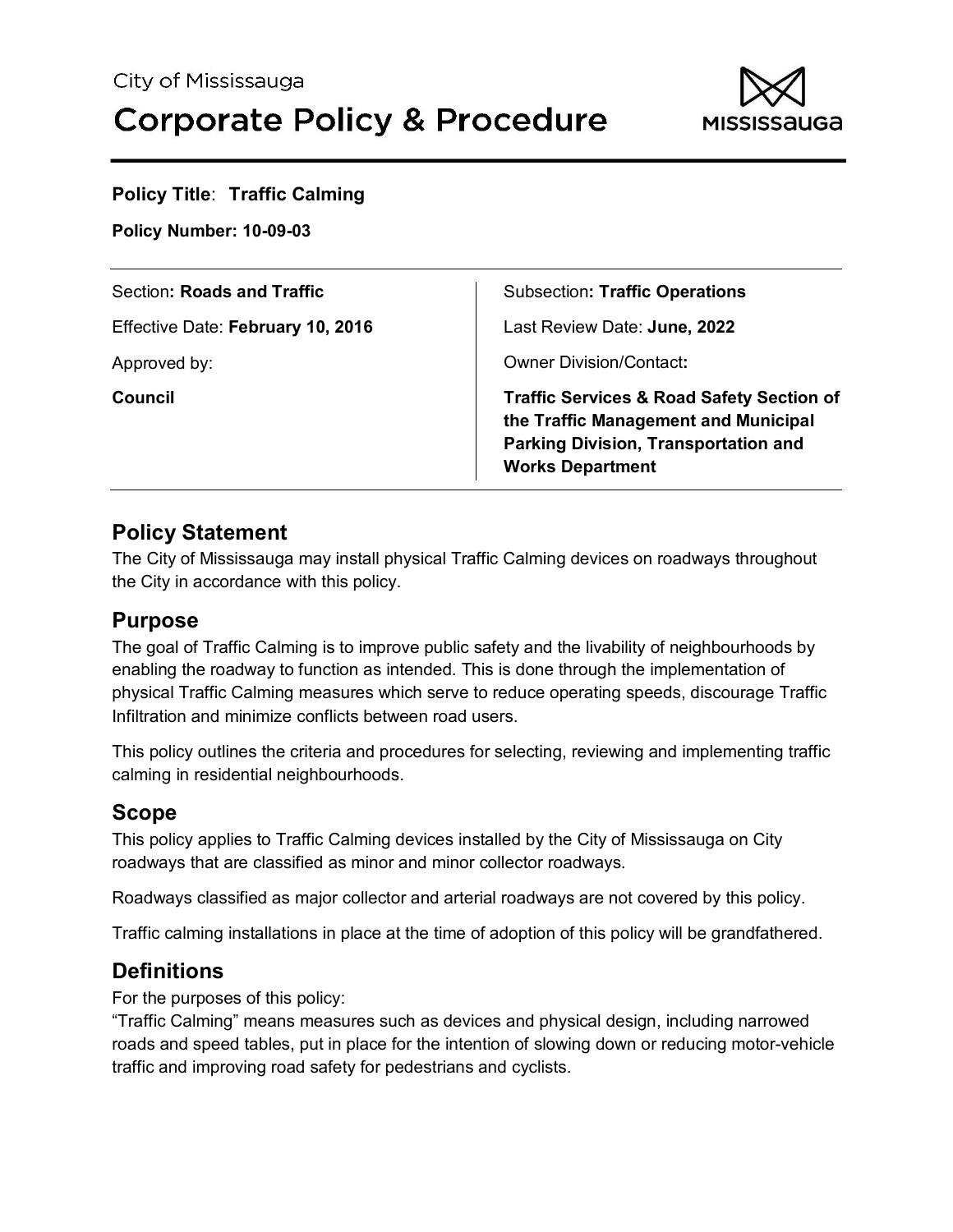"Traffic Calming Capital Program" (the Program) means the formal evaluation, consultation and annual selection process for the installation of Traffic Calming on minor and minor collector City roadways.

"Traffic Infiltration" means the use of a local public roadway by non-local residents as an alternate route.

# **Administration**

This policy is administered by the Traffic Services & Road Safety Section of the Transportation and Works Department.

# **Approval of Traffic Calming**

All requests for Traffic Calming must be submitted, in writing, to Traffic Services & Road Safety, Transportation and Works Department. Traffic Services & Road Safety staff are responsible for assessing whether Traffic Calming measures are warranted under the Traffic Calming Capital Program.

Recommendations for inclusion in the Program must be approved annually at a meeting of Council.

# **Criteria**

Traffic Calming is best suited on minor and minor collector roadways that do not carry large volumes of traffic and may be considered only at locations that meet the following criteria:

| Minor<br>Roadway              | lf | 85th percentile<br>speed exceeds 10<br>km/h over posted<br>limit | Or | <b>Traffic Infiltration</b><br>exceeds 30% | And | >1000<br>vehicles per<br>day  |
|-------------------------------|----|------------------------------------------------------------------|----|--------------------------------------------|-----|-------------------------------|
| Minor<br>Collector<br>Roadway | If | 85th percentile<br>speed exceeds 10<br>km/h over posted<br>limit | Or | <b>Traffic Infiltration</b><br>exceeds 40% | And | > 2000<br>vehicles per<br>day |

When evaluating the need for Traffic Calming at a location that has met the criteria above, the considerations set out below will be made prior to proceeding with recommendations to Council under the Program.

### **Improvements to the Arterial Road Network**

Consider available options to improve operations on the arterial road network prior to implementing Traffic Calming measures on minor and minor collector roadways (e.g. signal timing adjustments; lane designations).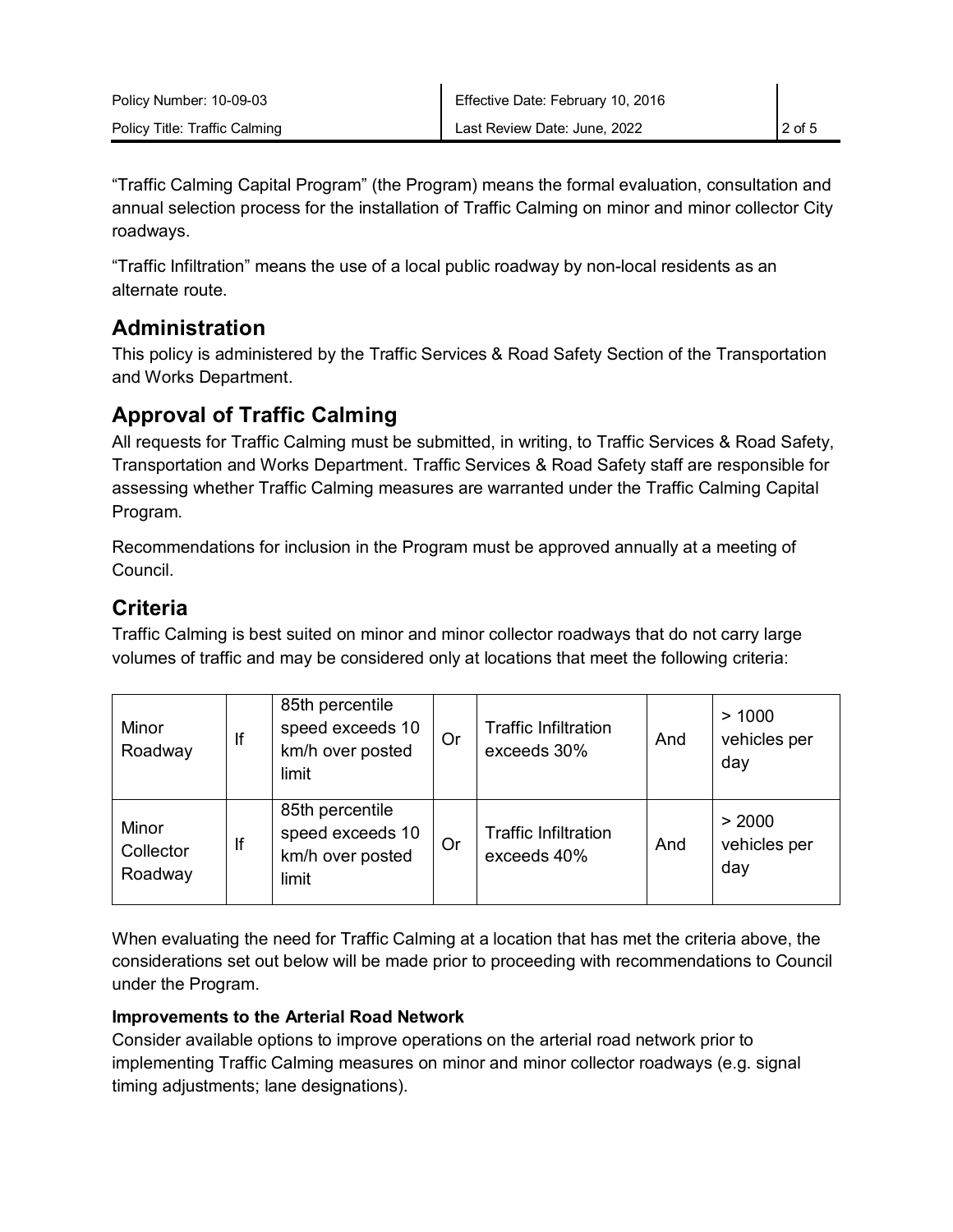#### **Impacts on Adjacent Roadways**

Consider any potential negative impacts on adjacent roadways.

#### **Impacts on Accessibility**

Consider any potential negative impacts or benefits for persons with disabilities.

#### **Access Restrictions to the Neighbourhood**

Consider avoiding diverters, barriers and closures, where possible, as they can restrict access for people who live or work on a particular roadway and can have a significant impact on the delivery of emergency services, public transit and other municipal services.

#### **Impacts on Cyclists and Pedestrians**

Consider minimizing impacts and improving conditions for other road users such as cyclists and pedestrians.

#### **Impacts on the Delivery of Emergency Services, Public Transit and other Municipal Services (e.g. waste collection; winter maintenance; etc.)**

Consider balancing the needs of municipal service delivery services with slowing traffic on minor and minor collector roadways through consultation with affected service stakeholders.

#### **Public Participation and Community Support**

Consider an open, public process to ensure that residents' input and concerns are heard and appropriate solutions are recommended for implementation.

#### **City's Master Plans**

Consider the City's Master Plans when recommending and implementing Traffic Calming measures to ensure compliance.

Locations being recommended for Traffic Calming will be prioritized based on several factors, including neighbourhood characteristics, safety, traffic conditions, land use and available budget. Traffic Services & Road Safety staff will determine the needs of each location based on the evaluation of these factors and maintain an ongoing list of potential future locations for the Program.

## **Process**

Upon receipt of a request for Traffic Calming, Traffic Services & Road Safety Section staff will undertake the following steps:

#### **Initial Review and Investigation**

- 1. Determine if the location meets the minor or minor collector roadway classification.
- 2. Review the location to determine if there are any improvements that can be made outside of physical measures that would address the issue.
- 3. Collect and review traffic volumes and operating speeds and/or Traffic Infiltration data to determine if technical criteria are met.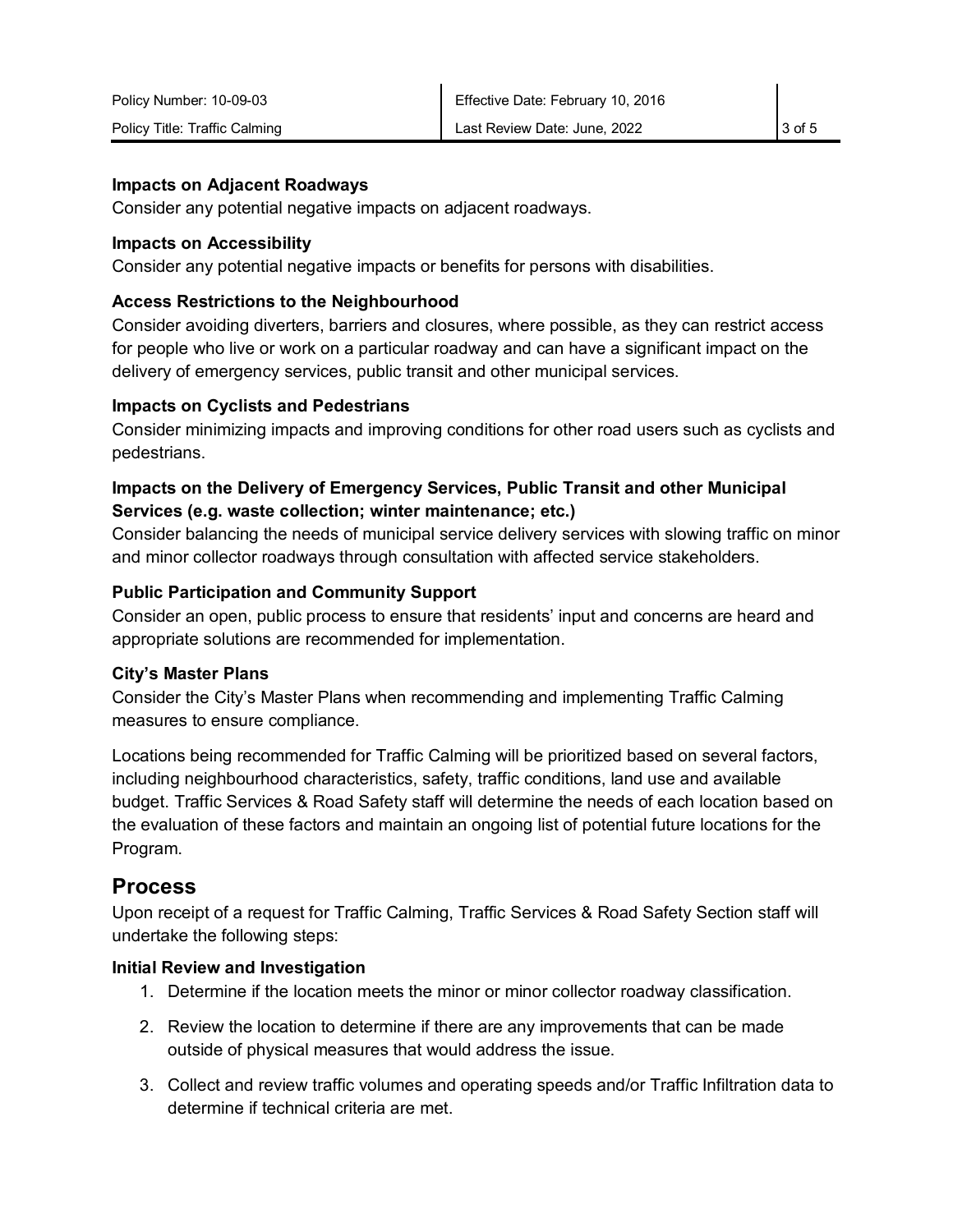#### **Development/Consultation/Approval**

- 4. If the site qualifies, prioritize it on the list of Traffic Calming locations based on the data results and other factors, such as collision frequency, resident support and available budget.
- 5. Develop proposed Traffic Calming measures for each site that adhere to the considerations outlined in this policy, while addressing the real issues related to neighbourhood safety.
- 6. Consult with relevant City, regional, transit and emergency services and request feedback on the proposed Traffic Calming measures for each site.
- 7. Consult with the applicable ward councillor(s) for endorsement of the proposed Traffic Calming measures.
- 8. Present the proposed Traffic Calming measures for each site in a public meeting/public information forum with local residents who may be directly impacted and allow for feedback (in person and/or in writing).
- 9. If there is no significant opposition to a proposed Traffic Calming site plan, arrange for the detailed plan design.
- 10. Prepare a corporate report outlining the recommended list of locations and Traffic Calming measures for the annual Program for Council's approval.

#### **Implementation/Monitoring/Acceptance**

- 11. Once approved, procure the required measures and services for implementation and complete the plan.
- 12. Monitor and review the impact of the Program on the original issues related to traffic volumes and operating speeds and respond to resident feedback, if applicable.
- 13. In the case of a Traffic Calming plan utilizing temporary/ removable devices, arrange for removal of the devices prior to the winter maintenance season and reinstallation in the spring.
- Note: If at any stage of the process there is significant opposition from any relevant stakeholder, or new information becomes available, staff may return to a previous step and attempt to rework or abandon the location for consideration entirely. The applicable ward councillor will be advised if the location is no longer being considered for Traffic Calming.